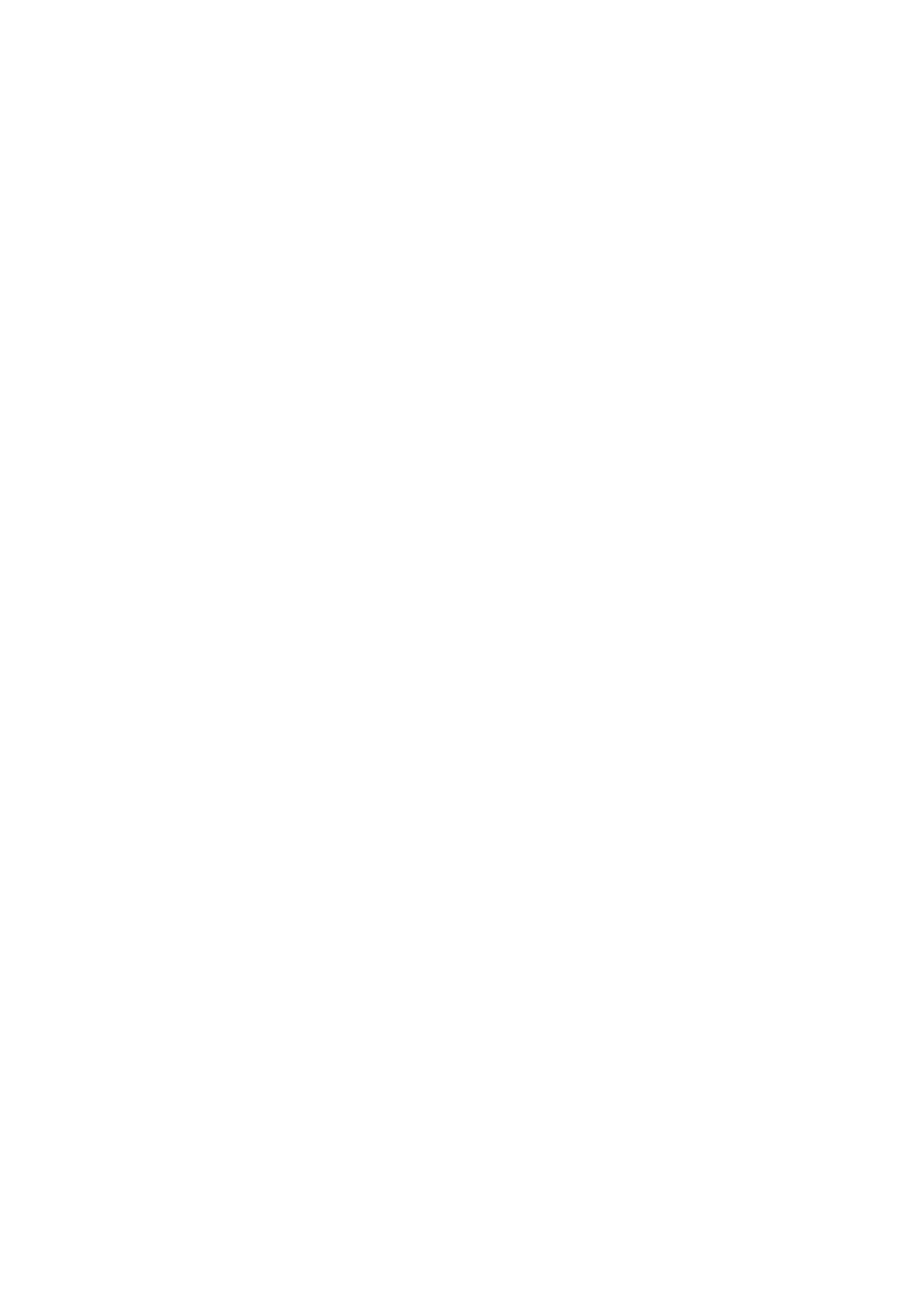

### **DRAFT SEA FISHERIES (INSHORE TRAWLING, NETTING AND DREDGING) (AMENDMENT No. 4) (JERSEY) REGULATIONS 201-**

#### **REPORT**

In June 2016 the States of Jersey approved an amendment to the Sea Fisheries (Inshore Trawling, Netting and Dredging) (Jersey) Regulations 2001 in order to limit the length of net that could be set on the beach to 100 metres. A further amendment to these Regulations was approved in November 2016 to allow the Minister to set the length of net by Order. Subsequent to this amendment, upon receipt of further advice, another amendment is required to allow for the length of net to be set at zero (0), i.e. to prohibit the setting of nets on the beach.

These draft amending Regulations seek to prohibit the setting of nets on the beach, but would allow the Minister by Order to prescribe the times at which, and locations where nets can be set.

#### **Financial and manpower implications**

There are no financial or manpower implications for the States arising from the adoption of these draft Regulations.

#### **Collective responsibility under Standing Order 21(3A)**

The Council of Ministers has a single policy position on this proposition, and as such, all Ministers, and the Assistant Ministers for the Environment, are bound by the principle of collective responsibility to support the proposition, as outlined in the Code of Conduct and Practice for Ministers and Assistant Ministers [\(R.11/2015](http://www.statesassembly.gov.je/AssemblyReports/2015/R.11-2015.pdf) refers).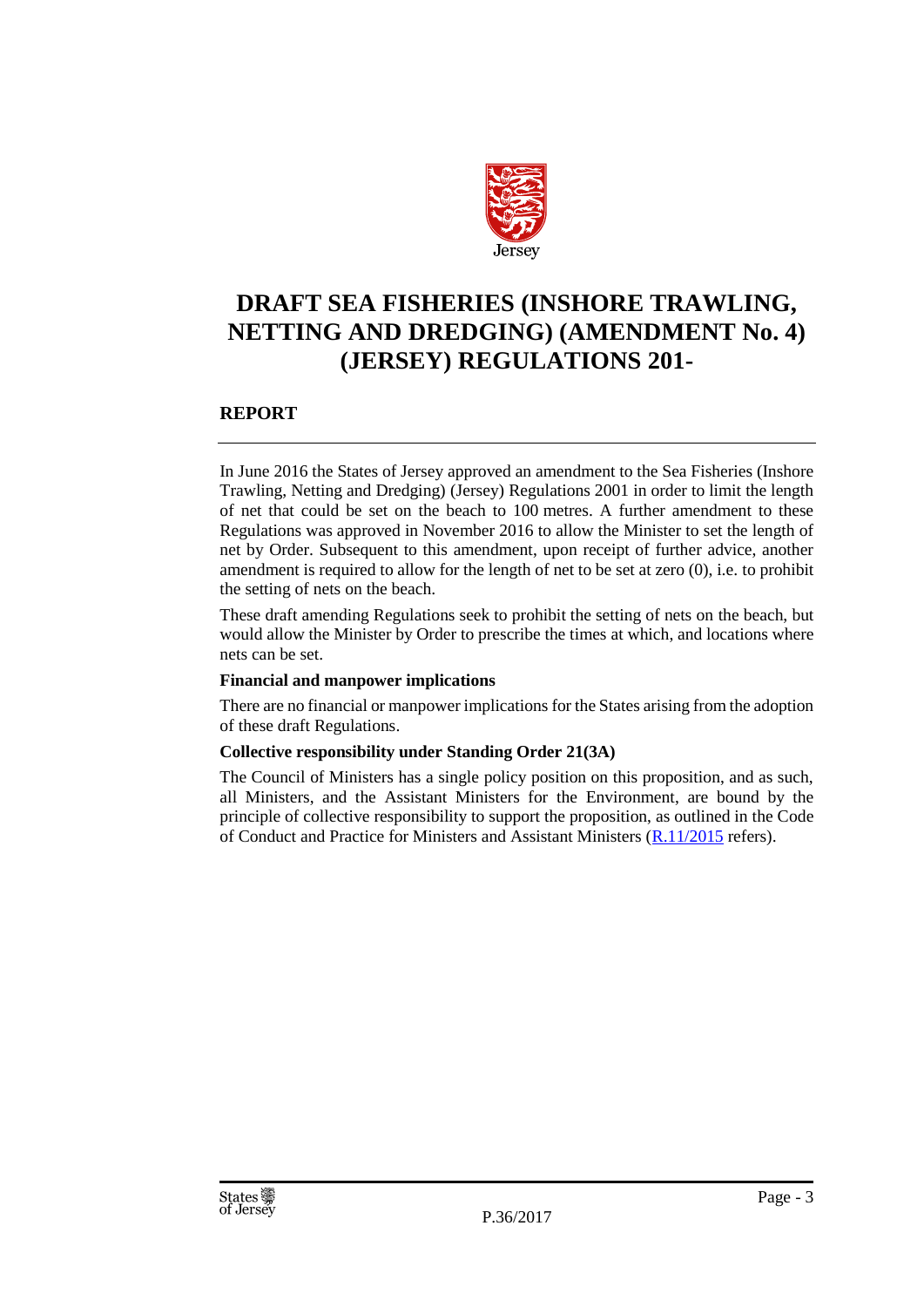#### **Explanatory Note**

These Regulations amend the Sea Fisheries (Inshore Trawling, Netting and Dredging) (Jersey) Regulations 2001 to prohibit the use of fishing nets on beaches unless they are used at such times and in such areas and by such persons or classes of persons as may be specified by an Order made by the Minister. These Regulations also prohibit the use of beach set nets by any such person or class of person so specified unless the requirements set out in the substituted Regulations 6 and 7 are complied with. These include requirements as to the net mesh size, the length of net, the precise location of the nets in relation to the half-tide mark and depth of water and the maximum time during which a net may be left in a particular location.

*Regulation 2* gives the title of these Regulations and provides for them to come into force 7 days after they are made.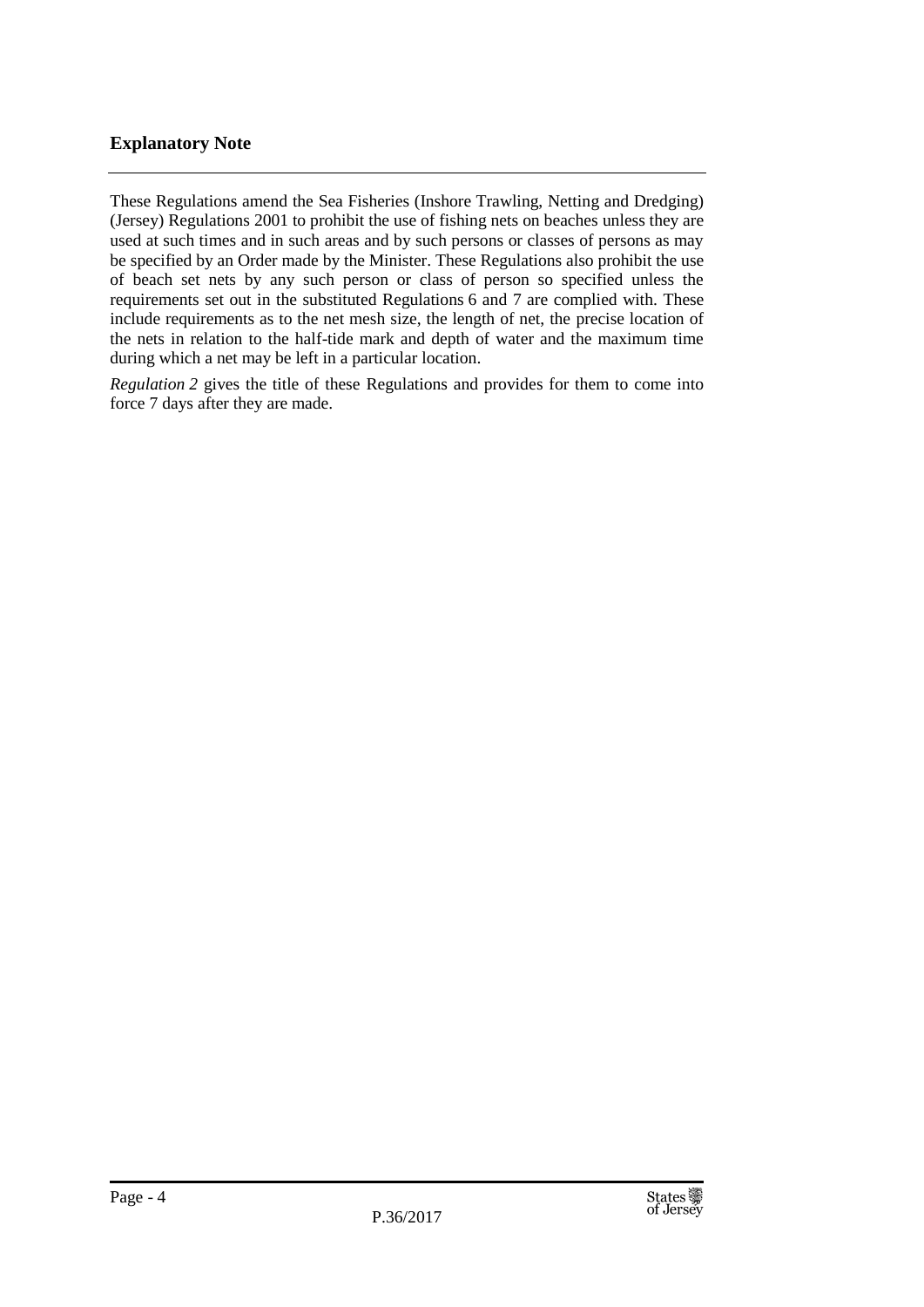

## **DRAFT SEA FISHERIES (INSHORE TRAWLING, NETTING AND DREDGING) (AMENDMENT No. 4) (JERSEY) REGULATIONS 201-**

*Made [date to be inserted] Coming into force [date to be inserted]*

**THE STATES**, in pursuance of Articles 2, 5 and 29 of the Sea Fisheries (Jersey) Law 1994<sup>1</sup>, have made the following Regulations –

#### **1 Regulations 6, 6A and 7 substituted**

For Regulation 6, 6A and 7 of the Sea Fisheries (Inshore Trawling, Netting and Dredging) (Jersey) Regulations 2001<sup>2</sup> there shall be substituted the following Regulations –

#### **"6 Further restrictions on the use of fishing nets**

- (1) It is prohibited to use a beach set net except as specified by an Order made by the Minister.
- (2) The Minister may by an Order
	- (a) specify a person or a class of person who may use a beach set net; or
	- (b) specify the times or places that such persons or classes of persons may use such beach set nets.
- (3) It is prohibited to use a beach set net at a time, in an area or by a person or class of persons that has been specified under paragraph (2) unless –
	- (a) it has a mesh size of at least 110 mm, or such larger size that the Minister may specify by an Order;
	- (b) it is below the half-tide mark and amongst rocks situated no more than 120 metres apart, or such other distance that the Minister may specify by an Order;
	- (c) it is marked at either end and at 10 metre intervals over its entire length with a buoy, float or other identification mark each with a diameter or width of at least 10 cm;
	- (d) the marks at either end of the beach set net are indelibly marked with the owner's contact details; and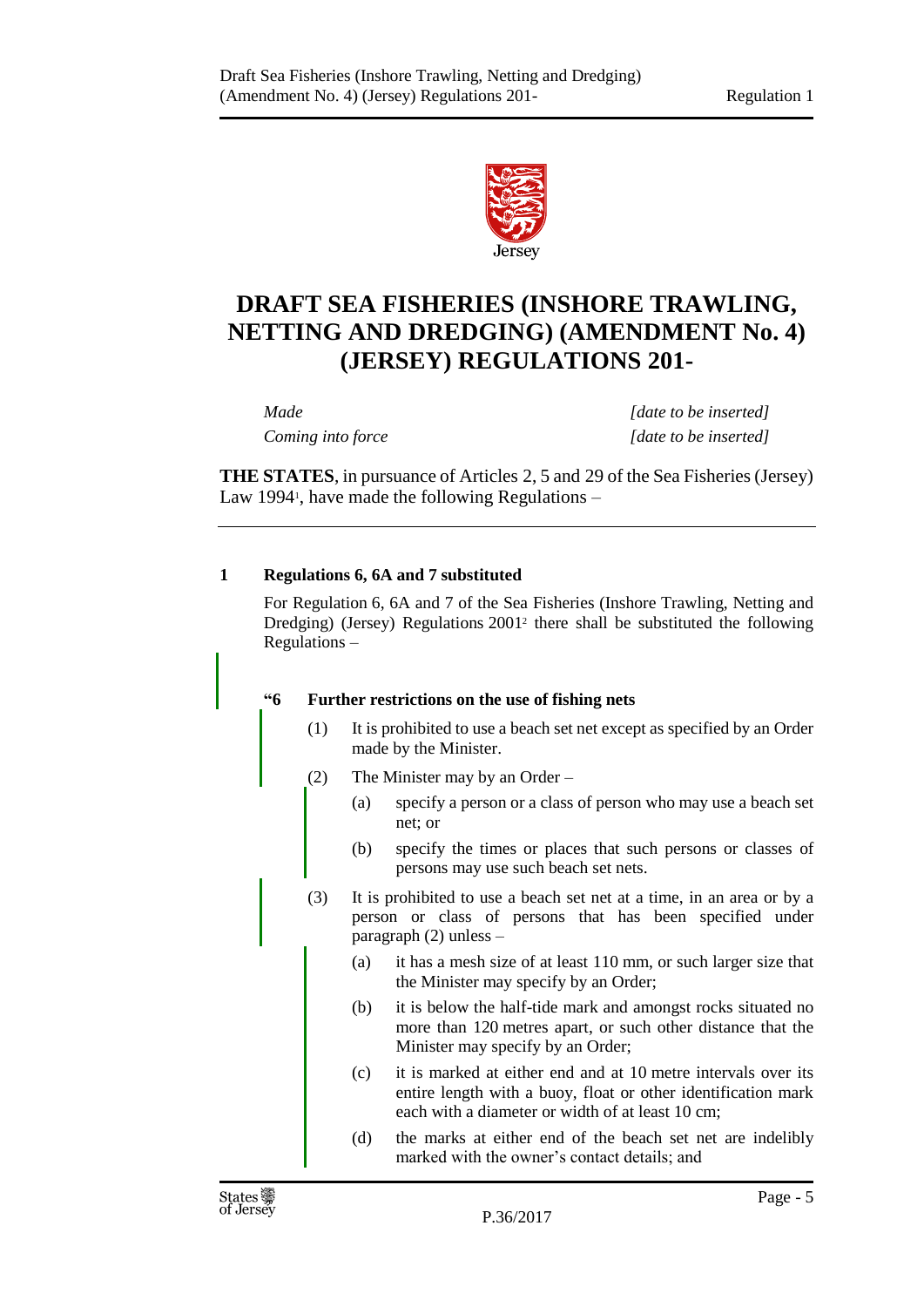- (e) the maximum length of net set on the beach at any one time by the owner is 100 metres or such other length that the Minister may specify by an Order.
- (4) It is prohibited to use passive gear other than a beach set net where the depth of the sea is less than 130 cm or such other depth that the Minister may specify by an Order.
- (5) It is prohibited to use a peg or a stake on a beach to hold a beach set net.

#### **7 Restrictions on certain beach set nets**

- (1) It is prohibited to use a beach set net at a time or place or by a person or class of persons specified by an Order made under Regulation 6(1) unless the requirements of paragraph (2) are met.
- (2) A person using a beach set net for more than 96 hours must move that beach set net to another location within each 96 hour period.
- (3) For the purposes of paragraph  $(2)$ 
	- (a) a beach set net is moved to another location only if each part of that beach set net is located in a different place to where that part was located immediately prior to the move;
	- (b) each 96 hour period shall be measured from the time the beach set net is first used and, thereafter, from each time it is moved to another location; and
	- (c) a person uses a beach set net throughout any period of time whether or not the person abandons the beach set net during that period.
- (4) The Minister may by an Order specify a different maximum period for the purposes of paragraphs  $(2)$  and  $(3)(b)$ .".

#### **2 Citation**

These Regulations may be cited as the Sea Fisheries (Inshore Trawling, Netting and Dredging) (Amendment No. 4) (Jersey) Regulations 201- and shall come into force 7 days after they are made.